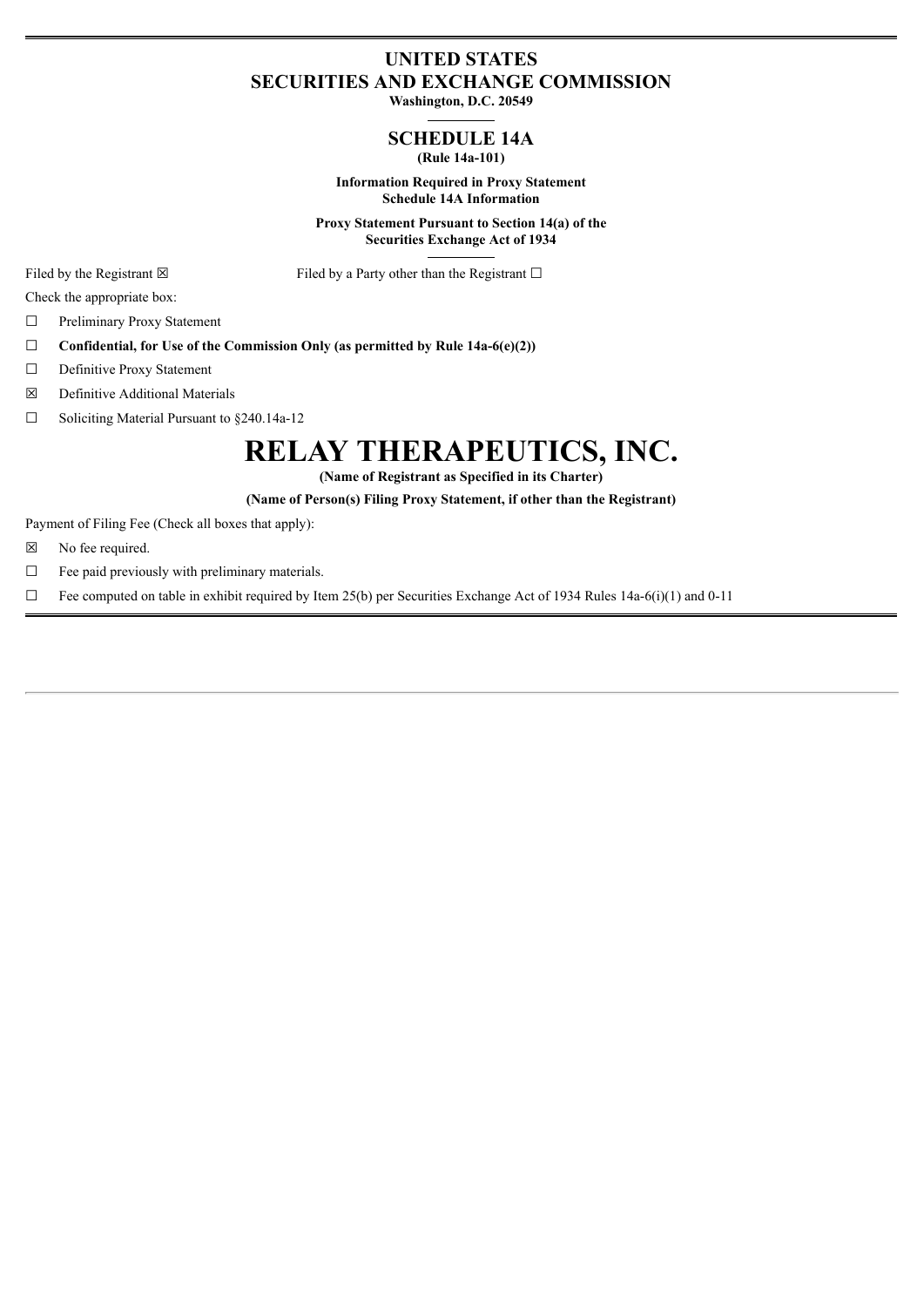

You must register to attend the meeting online and/or participate at www.proxydocs.com/RLAY

SEE REVERSE FOR FULL AGENDA